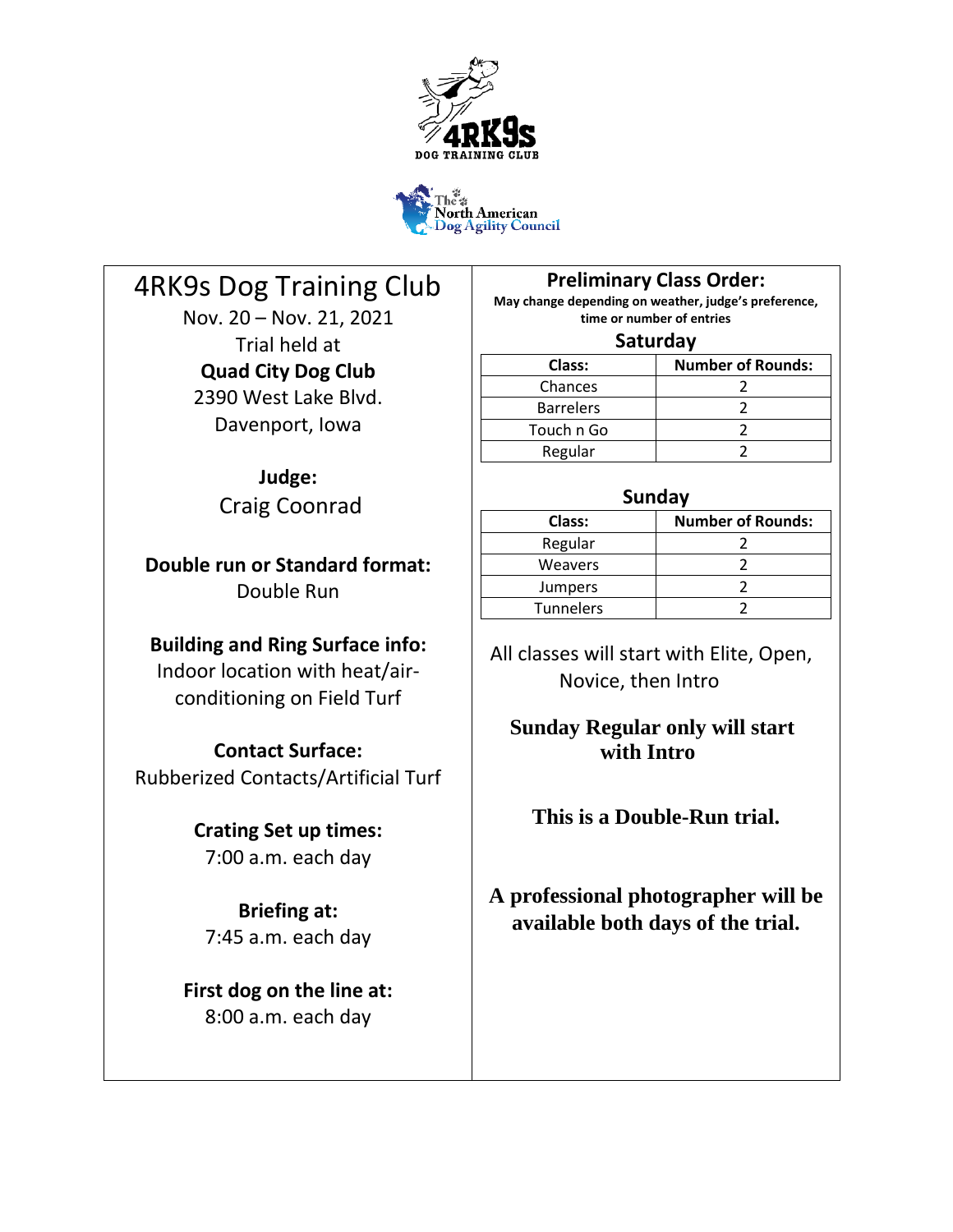**Entries Open on:** Oct. 1, 2021

# **Entries Close on:**

Nov 15, 2021, at 5:00 p.m. **A link to ONLINE entries can be found at:** <http://www.4rk9s.com/Events> **allowing you to pay online or mail us a check. All entry fees must be paid by closing date with mailed or online entry to be valid.** 

# **Crating available:**

Crating will be available indoors on turf or concrete

### **Entry Limits:**

This trial is limited to 400 runs per day

# **Move ups:**

Please let the trial secretary know of any next day move-ups within ½ hour after last run on Saturday.

### **Day-of-show Entries:**

Allowed until 7:30 a.m. at a cost of \$15/run

### **Refunds:**

A refund up to 75% with Veterinarian's certificate of proof of injury, illness or a bitch in heat if submitted to the Trial Secretary PRIOR TO CHECK IN ON Saturday, July 31st

# **Show Committee**

Gary Warner, Trial Secretary garywarneria@gmail.com

Randy Carris- Trial Chair Paula Warner-Recording Secretary Gary Warner-Head Course Builder Kathy Stepp-Volunteer Coordinator

# **Confirmations:**

Confirmations will be sent by email – make sure your email address is correct.

# **Food info:**

A large variety of food will be available from Hy Vee on Sat. and Sun. A vending machine with drinks and light snacks is also available

# **Volunteer info:**

There will be a volunteer board posted with \$2 credit for each class worked towards **a future 4RK9s trial**. Please help as much as you can, so the trial runs smoothly.

# **Awards and Ribbons:**

All Qualifying runs will receive a purple Q ribbon. Ribbons for placements 1st-4th. Bars will be will be awarded for NATCH and V- NATCH

**Equipment info:** All equipment is NADAC approved with rubberized surfaces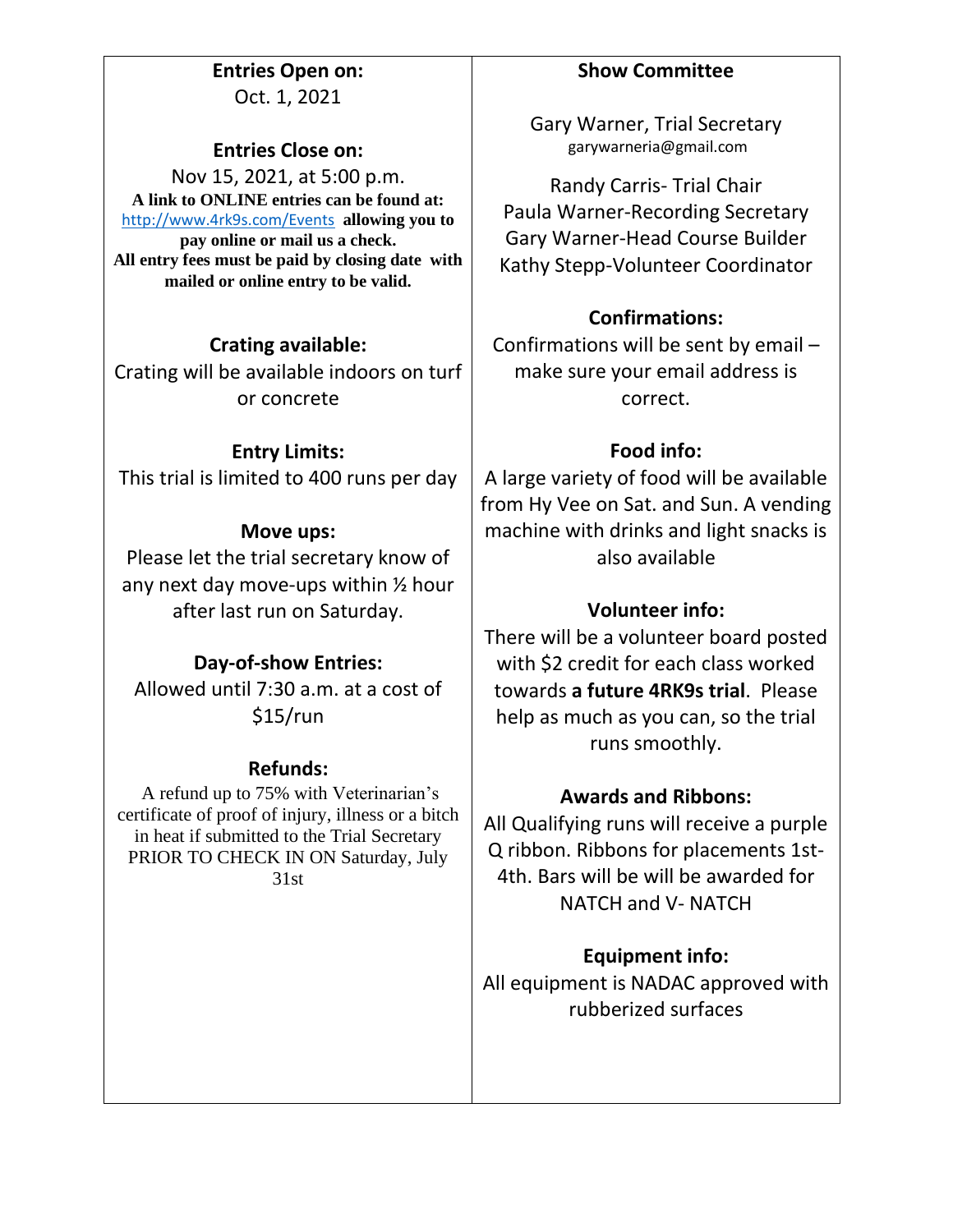# **Jump Height Info:**

#### MEASURING

Measurement forms may be obtained at: [https://www.nadac.com/WPsite/wp](https://www.nadac.com/WPsite/wp-content/uploads/2021/06/Permanent-Height-Card-form-6.4.21.pdf)[content/uploads/2021/06/Permanent-Height-Card-form-6.4.21.pdf](https://www.nadac.com/WPsite/wp-content/uploads/2021/06/Permanent-Height-Card-form-6.4.21.pdf)

#### **Dogs which require measuring:**

Dogs in the Proficient Category, Novice, Open or Elite jumping 4", 8", 12" or 16"

#### **Dogs which do not need to be measured:**

Dogs jumping 16" in the Veteran or Junior Handler Division Dogs jumping 20" Dogs in the Skilled Category Dogs with a permanent height card Dogs listed on the Height Exemption List

#### **JUMP HEIGHTS**

There are four Standard Division-Proficient jump heights: 8", 12", 16", and 20". There are four Standard Division-Skilled jump heights: 4", 8", 12", and 16". There are four jump heights for the Veterans and Junior Handler divisions: 4", 8", 12", and 16". Please see the NADAC Rulebook for the full jump height table

# **Brief Summary of Rules:**

Please refer to [www.nadac.com](http://www.nadac.com/) for a full explanation of all NADAC rules and up to date information.

- Please note that NADAC trials should provide a safe and fun environment for both exhibitors and their dogs.
- Aggressive dogs will not be tolerated and will be excused from the trial.
- The show committee has the right to refuse any entry. Anyone not currently in good standing with NADAC will not be allowed to enter this trial.
- Exhibitors, through submission of entry, acknowledge that they are knowledgeable of NADAC rules and regulations, and agree to abide by all rules in effect at the time of this trial.
- No entry fee will be refunded if the trial cannot open or be completed by reasons of riots, civil disturbances, fire, acts of God, public emergency, an act of a public enemy, or any other cause beyond the control of the organizing committee.
- Checks not honored by the bank do not constitute a valid entry fee. There will be a \$25.00 service charge for bank returned checks.
- Dog must be registered and have a valid registration number before entries will be accepted. <https://www.nadac.com/register-your-dog/>
- A copy of the current Exhibitors Handbook may be downloaded free from the NADAC web site: www.nadac.com
- Bitches in heat, lame, or blind dogs are ineligible for entry, as is any dog with a deformity which may cause a judge to not be able to reasonably assess the dog's ability to function and perform agility obstacles safely, and in a manner that is in the best interest, health and welfare of the dog.
- No food, clickers, or other aids or devices shall be permitted on the course or within 10 feet of the ring. Food or a small non-audible toy can be in a secure container (ziplock bag is acceptable) in your pocket during your run but it cannot be used during your run, nor can you indicate to the dog it is there. All handlers may bring a non-audible toy into the ring for training purposes. They cannot earn a Qualifying score and must declare to the judge they are training before they commence their run. Please read the Exhibitor's Handbook for more information about toys and training in the ring.
- The sponsoring clubs will not be responsible for the loss or damage to any dog exhibited, or for the possessions of any exhibitor whether the result be accident or other cause. It is distinctly understood that every dog at this event is in the care and control of his owner or handler during the entire time the dog is on the show premises.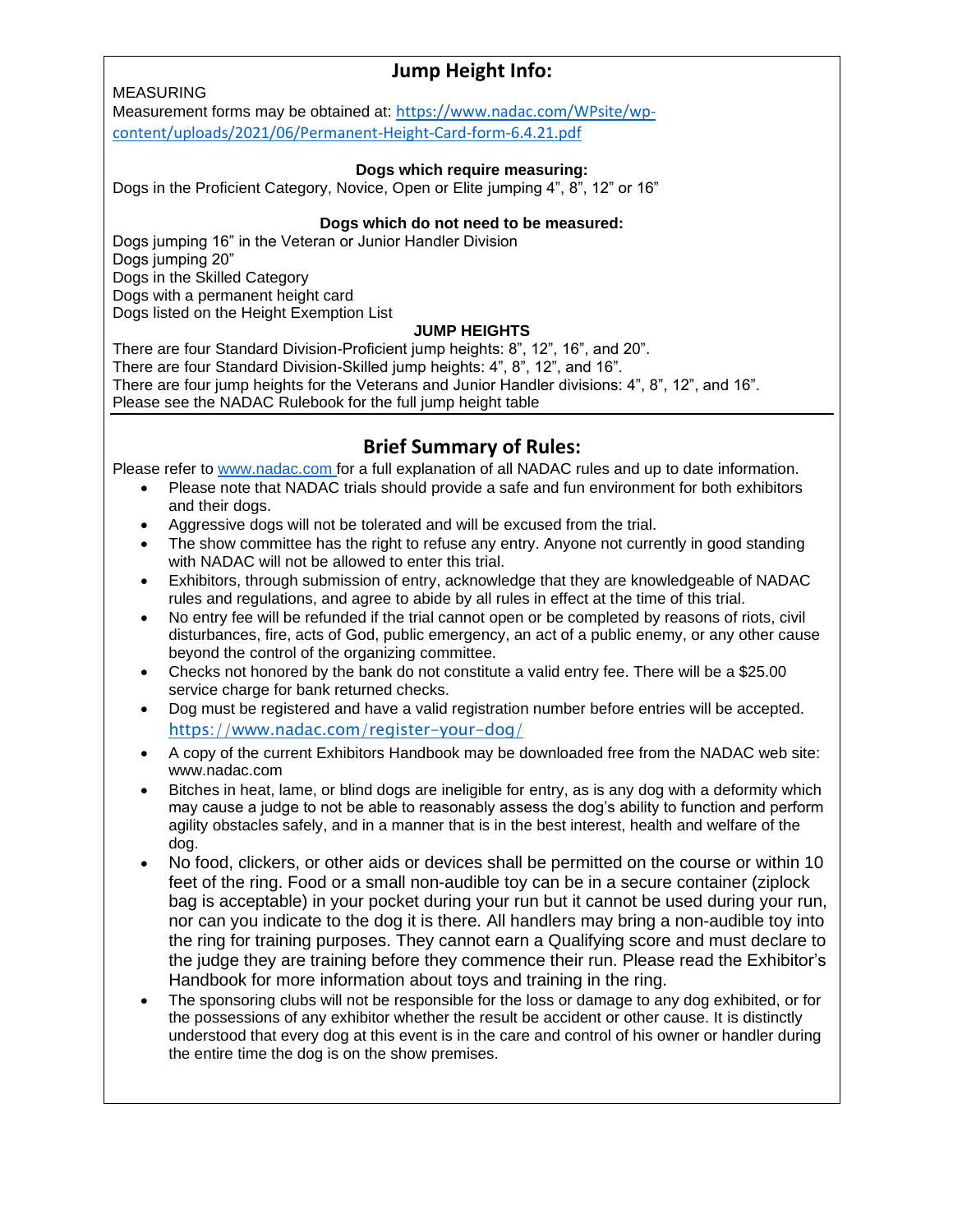#### **4RK9s, November 20 – November 21, 2021, QCDC**

**Make Checks Payable to: 4RK9s or enter online at:** <http://www.4rk9s.com/Events>

#### **Send paper entries to: Gary Warner, 1734 Hoover Trail Cir SW, Cedar Rapids, IA 52404**

#### **Checks payable to 4RK9s**

**A link to ONLINE entries can be found at:** <http://www.4rk9s.com/Events> **allowing you to pay online or mail us a check.**

| Owner                                                                                                                                                                                                                                                                                                                                                                                                                                                                       |              |                                     |                          | <b>Dog</b>   |                     |                         |                         |  |
|-----------------------------------------------------------------------------------------------------------------------------------------------------------------------------------------------------------------------------------------------------------------------------------------------------------------------------------------------------------------------------------------------------------------------------------------------------------------------------|--------------|-------------------------------------|--------------------------|--------------|---------------------|-------------------------|-------------------------|--|
| <b>Name</b>                                                                                                                                                                                                                                                                                                                                                                                                                                                                 |              |                                     |                          |              | <b>Call Name</b>    |                         | F<br>Sex:<br>M          |  |
| <b>Address</b>                                                                                                                                                                                                                                                                                                                                                                                                                                                              |              |                                     |                          |              | <b>NADAC Reg. #</b> |                         |                         |  |
| City/State/Zip                                                                                                                                                                                                                                                                                                                                                                                                                                                              |              | Date of Birth                       |                          |              |                     |                         |                         |  |
| Phone                                                                                                                                                                                                                                                                                                                                                                                                                                                                       |              |                                     | <b>Height at Withers</b> |              |                     |                         |                         |  |
| <b>Email</b>                                                                                                                                                                                                                                                                                                                                                                                                                                                                |              |                                     | <b>Breed</b>             |              |                     |                         |                         |  |
| Handler, If not owner                                                                                                                                                                                                                                                                                                                                                                                                                                                       |              | <b>Emergency Contact Name/Phone</b> |                          |              |                     |                         |                         |  |
| PLEASE INCLUDE A COPY OF YOUR DOG'S HEIGHT CARD IF YOU DO NOT HAVE ONE ON FILE.                                                                                                                                                                                                                                                                                                                                                                                             |              |                                     |                          |              |                     |                         |                         |  |
| <b>CATEGORY:</b><br><b>PROFICIENT</b><br>SKILLED                                                                                                                                                                                                                                                                                                                                                                                                                            |              |                                     |                          |              |                     |                         |                         |  |
| VET DOG $\square$<br><b>STANDARD</b><br>VET HANDLER    <br><b>JUNIOR HANDLER</b>  <br><b>DIVISION:</b>                                                                                                                                                                                                                                                                                                                                                                      |              |                                     |                          |              |                     |                         |                         |  |
| $\overline{\mathbf{4}}$<br>8<br>12<br>16<br>20<br><b>I WANT MY DOG TO JUMP:</b>                                                                                                                                                                                                                                                                                                                                                                                             |              |                                     |                          |              |                     |                         |                         |  |
| <b>Class</b>                                                                                                                                                                                                                                                                                                                                                                                                                                                                | <b>Level</b> |                                     | Day                      |              |                     |                         |                         |  |
|                                                                                                                                                                                                                                                                                                                                                                                                                                                                             | Intro        | <b>Novice</b>                       | Open                     | <b>Elite</b> |                     | Saturday                | <b>Sunday</b>           |  |
| Regular                                                                                                                                                                                                                                                                                                                                                                                                                                                                     |              |                                     |                          |              |                     | Rd 1<br>Rd <sub>2</sub> | Rd <sub>2</sub><br>Rd 1 |  |
| <b>Chances</b>                                                                                                                                                                                                                                                                                                                                                                                                                                                              |              |                                     |                          |              |                     | Rd 1<br>Rd 2            |                         |  |
| <b>Jumpers</b>                                                                                                                                                                                                                                                                                                                                                                                                                                                              |              |                                     |                          |              |                     |                         | Rd <sub>2</sub><br>Rd 1 |  |
| <b>Touch n Go</b>                                                                                                                                                                                                                                                                                                                                                                                                                                                           |              |                                     |                          |              |                     | Rd <sub>2</sub><br>Rd 1 |                         |  |
| <b>Tunnelers</b>                                                                                                                                                                                                                                                                                                                                                                                                                                                            |              |                                     |                          |              |                     |                         | Rd <sub>2</sub><br>Rd 1 |  |
| <b>Weavers</b>                                                                                                                                                                                                                                                                                                                                                                                                                                                              |              |                                     |                          |              |                     |                         | Rd <sub>2</sub><br>Rd 1 |  |
| <b>Hoopers</b>                                                                                                                                                                                                                                                                                                                                                                                                                                                              |              |                                     |                          |              |                     |                         |                         |  |
| <b>Barrelers</b>                                                                                                                                                                                                                                                                                                                                                                                                                                                            |              |                                     |                          |              |                     | Rd 2<br>Rd 1            |                         |  |
| In consideration of the acceptance of this entry, I/we certify that I/we have knowledge of, and are familiar with, and agree to abide by, the<br>Rules and Regulations of NADAC in effect at the time of this trial, and by any additional rules and regulations as approved by NADAC for this<br>trial. I/we certify that the dog entered is not a hazard to persons or other dogs. I/we further agree to be bound by the "Agreement" printed<br>on page 5 of this premium |              |                                     |                          |              |                     |                         |                         |  |

|                                      | <b>Number of Total Runs Entered (all dogs):</b> | # |
|--------------------------------------|-------------------------------------------------|---|
| $\Box$ 1- 12 Runs =                  | \$13 each                                       |   |
| $\Box$ 13 or more runs =             | \$11 each                                       |   |
| $\Box$ Junior Handler =              | \$7 each                                        |   |
|                                      | □ Day of Show (after closing) \$15 each         |   |
| □ Minus worker card value (Max \$24) |                                                 |   |
|                                      | <b>TOTAL ENCLOSED</b>                           |   |
|                                      | Date                                            |   |
|                                      |                                                 |   |

**Owner/Exhibitor Signature:**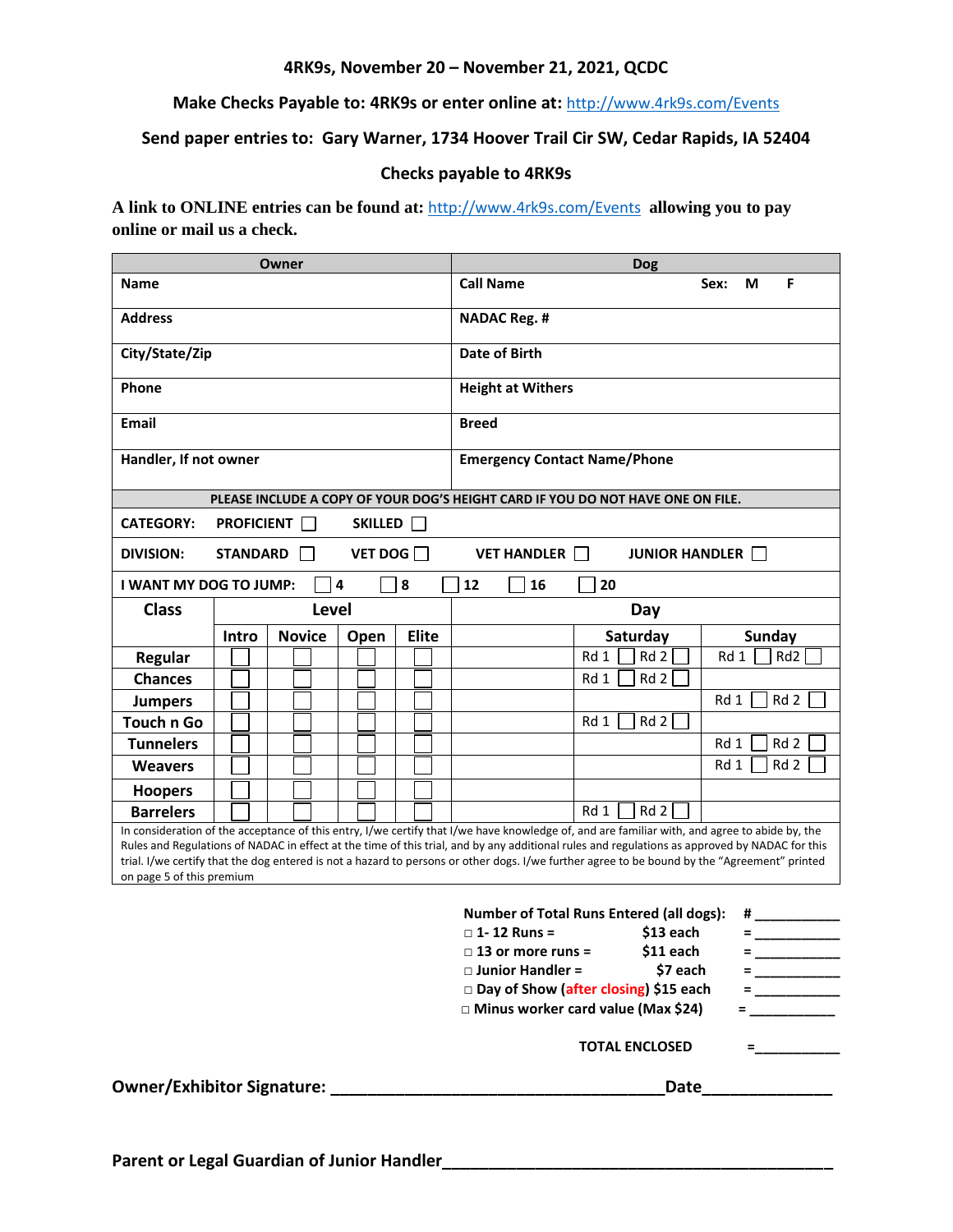# **ASSUMPTION OF THE RISK AND WAIVER OF LIABILITY RELATING TO CORONAVIRUS/COVID-19**

This Form must be completely filled out by each attendee and participant, including children.

The novel Coronavirus ("COVID-19") has been declared a worldwide pandemic by the World Health Organization. COVID-19 is extremely contagious and is believed to spread mainly from person-to-person contact. As a result, federal, state, and local governments and federal and state Health agencies have recommended social distancing and have, in many locations, prohibited or limited the congregation of groups of people. The North American Dog Agility Council, LLC, (hereinafter "NADAC"), has put in place preventative measures to reduce the spread of COVID-19; however, NADAC, cannot guarantee that you will not become infected with COVID-19. Further, attending and/or participating in a NADAC trial could increase your risk of contracting COVID-19.

By signing this document, I acknowledge the contagious nature of COVID-19 and voluntarily assume the risk that I may be exposed to or infected by COVID-19 as a result of attending and/or participating in a NADAC trial and that such exposure or infection may result in personal injury, illness, permanent disability, and death. I understand that the risk of becoming exposed to or infected by COVID-19 at a NADAC trial may result from the actions or inactions of myself or others. I voluntarily agree to assume all of the foregoing risks and accept sole responsibility for my decision to attend and/or participate in a NADAC trial, and any personal injury, disability, illness, death, damage, loss, claim, liability, or expense of any kind, that I may experience or incur in connection with my participation in a NADAC trial.

I hereby release, covenant not to sue, discharge, and hold harmless NADAC, its directors, officers, employees, agents, representatives, volunteers, members, successors, and assigns, local trial hosts, judges, and participants from any and all liabilities, claims, actions, damages, costs or expenses of any kind arising out of or relating to my attendance and/or participation in a NADAC trial. I understand and agree that this Assumption of Risk and Waiver of Liability Relating to Coronavirus/COVID19 covers any claims based on the action or inactions of myself, NADAC, its directors, officers, employees, agents, representatives, volunteers, members, successors, and assigns, local trial hosts, judges, and participants, regardless of whether a COVID-19 infection occurs before, during, or after participation in any NADAC trial.

| Dated: | $\sim$<br>nature!<br>עור |
|--------|--------------------------|
|        |                          |

| Minor Child Name: | Signature Parent/Guardian of Minor Child                                   |  |
|-------------------|----------------------------------------------------------------------------|--|
| (If applicable)   |                                                                            |  |
|                   | *If more than one child, a separate from must be completed for each child. |  |

Accepted by Local Trial Host:

 Signature Local Trial Host Representative Accepted by NADAC, LLC upon execution.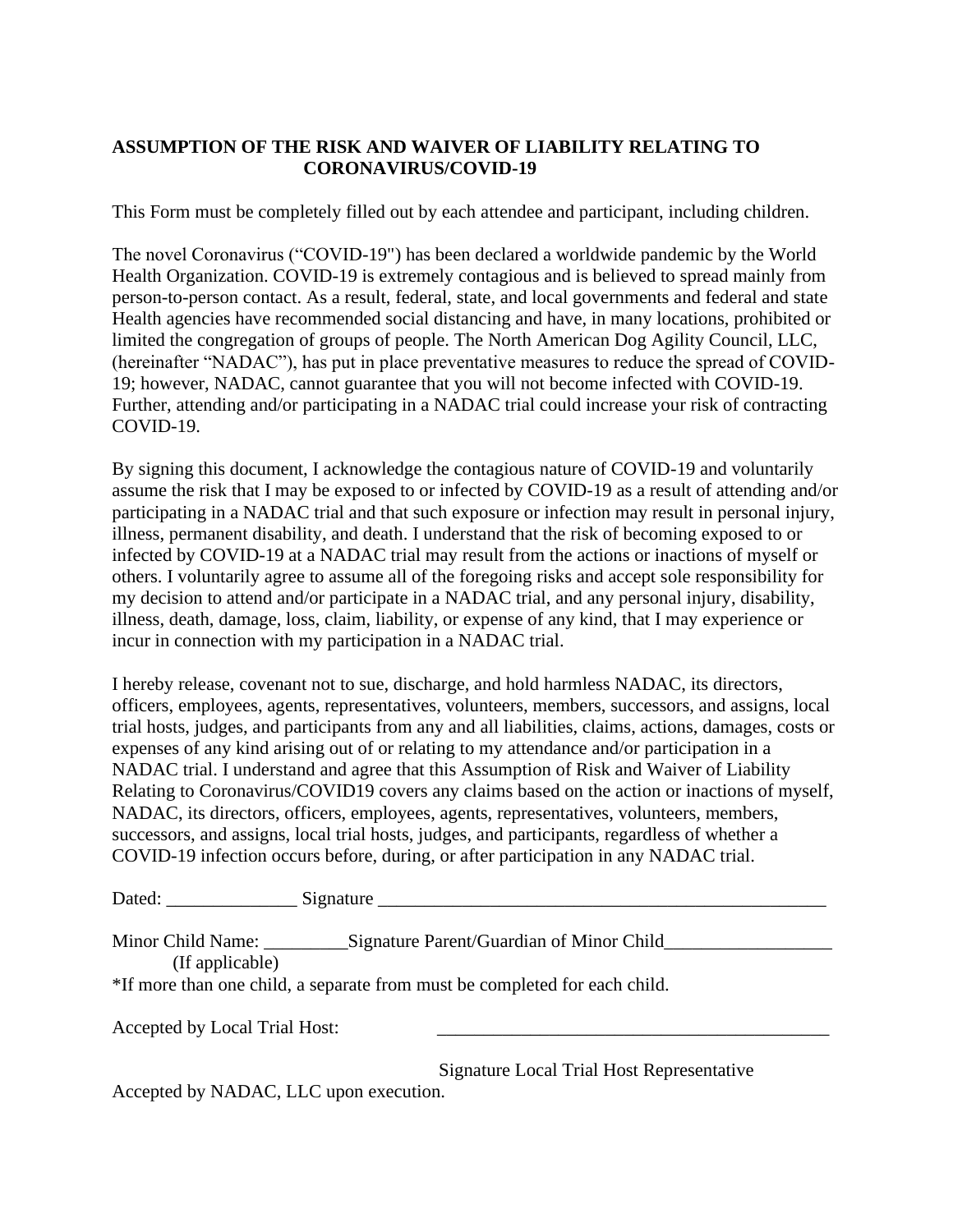#### **AGREEMENT**

The person who signs this agreement and entry represents that he/she is authorized to enter into this agreement and entry on behalf of both exhibitor and the owner of entered dog. In consideration of acceptance of this entry:

**1.1**. As used here, "NADAC" means the North American Dog Agility Council, LLC, its members, officers, directors, employees, show chairs, show committees and agents.

**1.2.** Exhibitor/owner agree to abide by the rules and regulations of NADAC and any other rules and regulations appearing in the premium for this event.

**1.3**. Exhibitor/owner certify that the entered dog is not a hazard to persons, dogs or property and that the entered dog's rabies vaccination is current in accordance with the requirement of the state in which the dog resides.

**1.4**. Exhibitor/owner acknowledge all hazards presented by the event and the event premises, including, but not limited to, the condition of the surface, restrooms, security measures or lack of, electrical appliances, fittings, show rings, parking areas and the presence of unfamiliar animals and people; exhibitor and owner assume the risk of any harm arising from these.

**1.5**. Exhibitor/owner releases NADAC (including its respective officers, directors, employees, and members), **4RK9s** (including its officers, directors, members, and event organizing committee), and Quad City Dog Center (including its officers, agents, and employees) and will defend them and hold them harmless from all present and future loss, injury, damage, claims, demands and liabilities involving the entered dog, the event or event premises. Without limiting the generality of the foregoing hold harmless provisions, exhibitor/owner hereby specifically assumes sole responsibility for and agrees to indemnify and save the aforementioned parties harmless from any and all loss and expenses (including legal fees) by reason of the liability imposed by law upon any of the aforementioned parties for damages because of bodily injuries, including death, at any time in consequence of my (our) participation in this event, howsoever such injury or death may be caused and whether or not the same may have been caused or may have been alleged to have been caused by negligence of the aforementioned parties or any of their employees or agents or any other persons

# **Run Pricing info**

**1 – 12 runs: \$13/run**

#### **13 or more runs: \$11/run**

#### **Junior Handler: \$7/run**

If entry limits have not been met, Day-of- Show entries will be accepted for a flat rate of \$15 per run. Any Day-of-Show entries have to be completed by 7:30 a.m.

We are required by state law, for tax purposes, to charge admission to non-participants. There will be a box for this purpose. The cost will be \$1/day.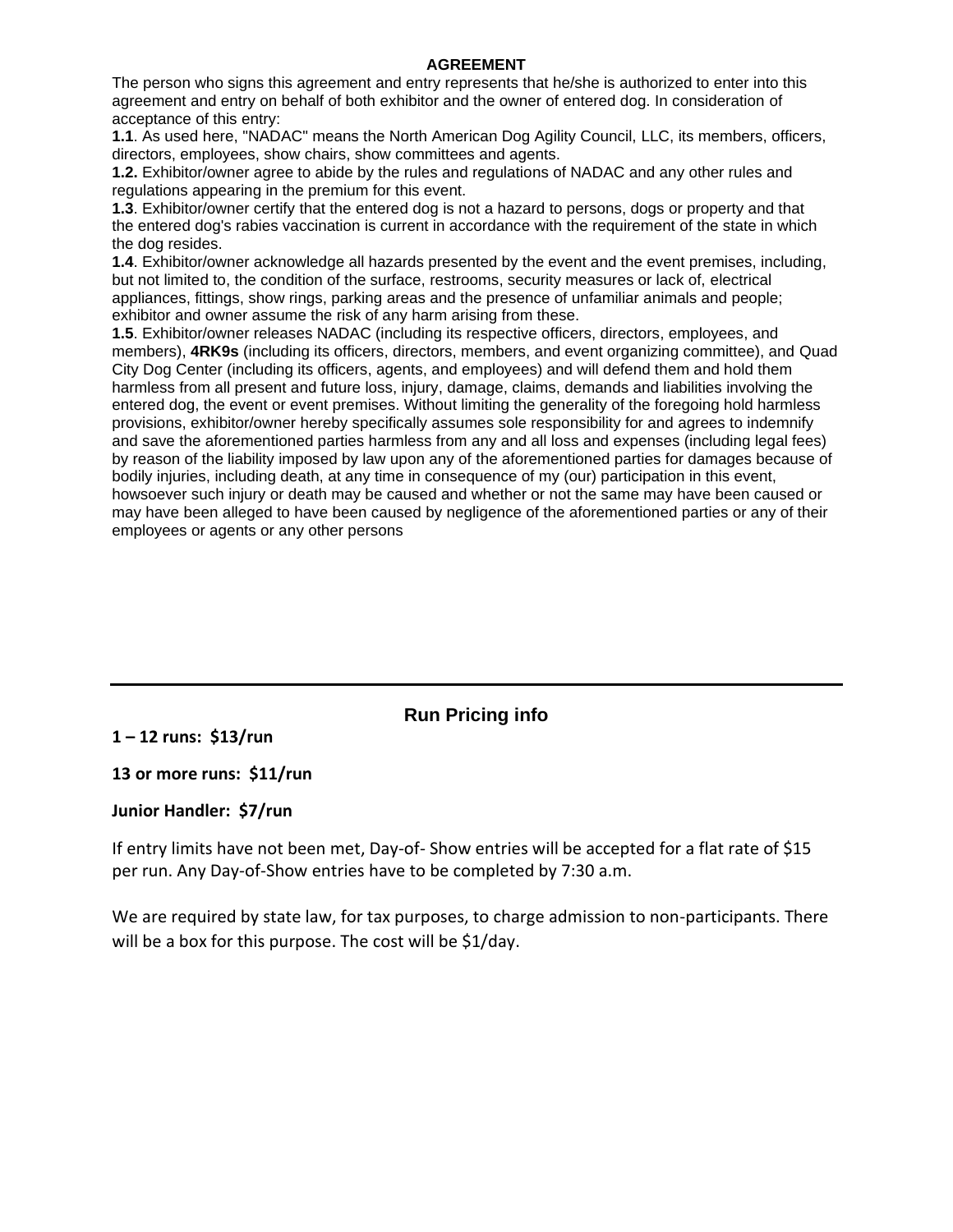### **A link to ONLINE entries can be found at:** <http://www.4rk9s.com/Events> **allowing you to pay online or mail us a check.**

• A refund up to 75% will be made if a Veterinarian's certificate of proof of injury or illness of the dog or a bitch in heat is submitted to the Trial Secretary PRIOR TO CHECK IN ON Saturday, July 31.

• Dogs must be on leash anywhere on the show grounds property or in crates when not competing in the ring. NO dogs may be tied to fences, cars, trees or other obstacles at any time.

• Placement ribbons will be awarded to at least fourth place in each jump height for each class, in each category, except Chances, which is a pass/fail class. A purple qualifying ribbon shall be given for each qualifying round in each class.

# M**easuring of dogs will begin Saturday and Sunday at 7:30 AM**

**• Closing Date and Move-ups:** Closing date for entries is 5 p.m. Monday, Nov 15, 2021. Moveups for entries received prior to close will be accepted in writing via mail or e-mail until 5 p.m. Wednesday, Nov 17, 2021. There will be no same day move-ups: however, if you title on Saturday, you may move up to the next level on Sunday. Move-up forms will be available from the trial secretary. Completed forms must be turned in to the trial secretary by the end of the day Saturday.

• Equipment to be used may include a-frame, dog walk, open tunnels, jumps, hoops, and *weave* poles.

• Running order is determined randomly. Handlers with more than one dog in a class will be separated if possible.

• All dogs for a given class should be present at ringside at least one-half hour prior to the start of the scheduled classes for walk-through and briefing. Any dog and handler not present when they are called will be ineligible to run.

• In order to participate in the trial, all entered dogs must be up-to-date on vaccinations as required by owner's veterinarian. By entering, the exhibitor acknowledges that dogs are up-todate.

# **Lodging Info and Directions:**

# **Directions to Quad City Dog Center:**

Quad City Dog Center is conveniently located off I-280 in Davenport, Iowa in the West Lake Industrial Park.

**From the North or Northeast,** take US 61 or I-88 to I-80 West. Follow I-80 West to I-280 East. Exit at Iowa Exit 4, West Locust Street. Turn right on West Locust and proceed one block to West Lake Boulevard. Turn right. Quad City Dog Center is at 2390 West Lake Boulevard, across from Honda plant.

**From the East**, take I-80 to I-74 to I-280 West. Follow I-280, crossing the Mississippi River. Exit at Iowa Exit 4, West Locust Street. Turn left on West Locust and proceed one block to West Lake Boulevard. Turn right. Quad City Dog Center is at 2390 West Lake Boulevard, across from Honda plant.

**From the South,** take I-74 West to I-280 West. Follow I-280 west, crossing the Mississippi River. Exit at Iowa Exit 4, West Locust Street. Turn left on West Locust and proceed one block to West